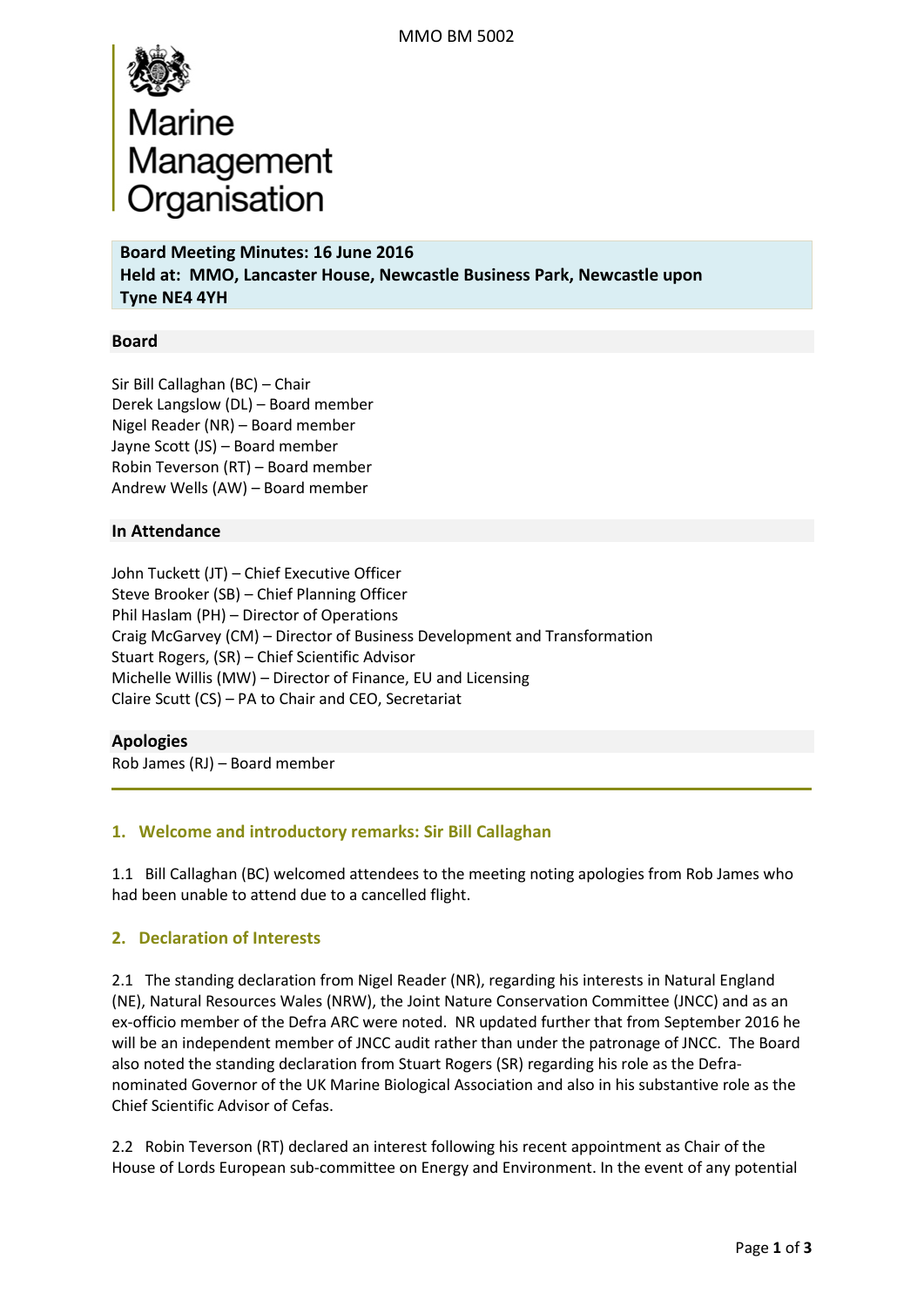conflicts of interest arising in the future, RT agreed that he would engage in further discussion with the Chair, Defra and the Clerk at the House of Lords.

# **3. Minutes of the 14 April Board meeting and actions update**

3.1 BC invited attendees to raise any points of accuracy in respect of the 14 April 2016 meeting. No issues were raised and the minutes were confirmed as an accurate record of discussions.

# **4. Matters Arising from 15 June 2016 Audit and Risk Assurance Committee**

4.1 BC invited NR to present an update of key points arising from the 15 June 2016 Audit and Risk Assurance Committee (ARAC) meeting.

4.2 NR described the main focus of the meeting had been the Head of Internal Audit's annual opinion, the review of a suite of audit reports and the committee additionally provided scrutiny to the draft Annual Report and Accounts.

4.3 NR advised the Board that the MMO had received an overall moderate level of assurance from KPMG, signalling some required improvements. NR explained that a moderate level of assurance was consistent with other Arms' Length Bodies and noted that management had asked KPMG to audit areas with known issues. NR reported that a substantial level of assurance had been given in areas of Health and Safety and Core Financial Controls (Design).

4.4 NR commented that eight out of the nine audit reports reviewed had been delivered in quarter 4, largely as a consequence of delivery process failures, that had been acknowledged by internal audit. However, NR noted that management recognised that improvements could be made to contribute to improving engagement of internal audit. NR was pleased to report however that both KPMG and MMO had a renewed commitment to address any such issues going forward in relation to the 2016/17 audit plan. RT confirmed that addressing the 'back-ended' nature of audits was crucial to ensuring that the reports received adequate attention from the Committee. JT confirmed that following a conversation with the Head of Internal Audit (KPMG) education would be provided to senior leaders to reinforce the importance of internal audit.

4.5 NR also gave an update on the current position with the annual report and accounts, applauding the rigour of the financial statements and confirming that the ARAC would review further on the 5 July in advance of making a recommendation to the Board for sign off of the final document.

4.6 BC thanked NR for the update which was noted.

## **Item 5 - MMO Action Plan 2016/17 (and Budget)**

5.1 JT introduced the paper requesting approval of the MMO's Action Plan for 2016/17 and the associated financial allocations.

5.2 Craig McGarvey (CMc) drew the Board's attention to some amendments made since the last meeting and explained that a shorter version was being developed for use by MMO staff and stakeholders.

5.3 JT advised that the Action Plan had been shared with Defra which had resulted in some changes to reflect areas where policy and delivery complement one another and also to highlight MMO and Defra's collaborative working relationship.

5.4 The Board engaged in discussion regarding the Better Regulation context. BC pointed out that this outcome required further narrative to reflect the contribution to the environment rather than